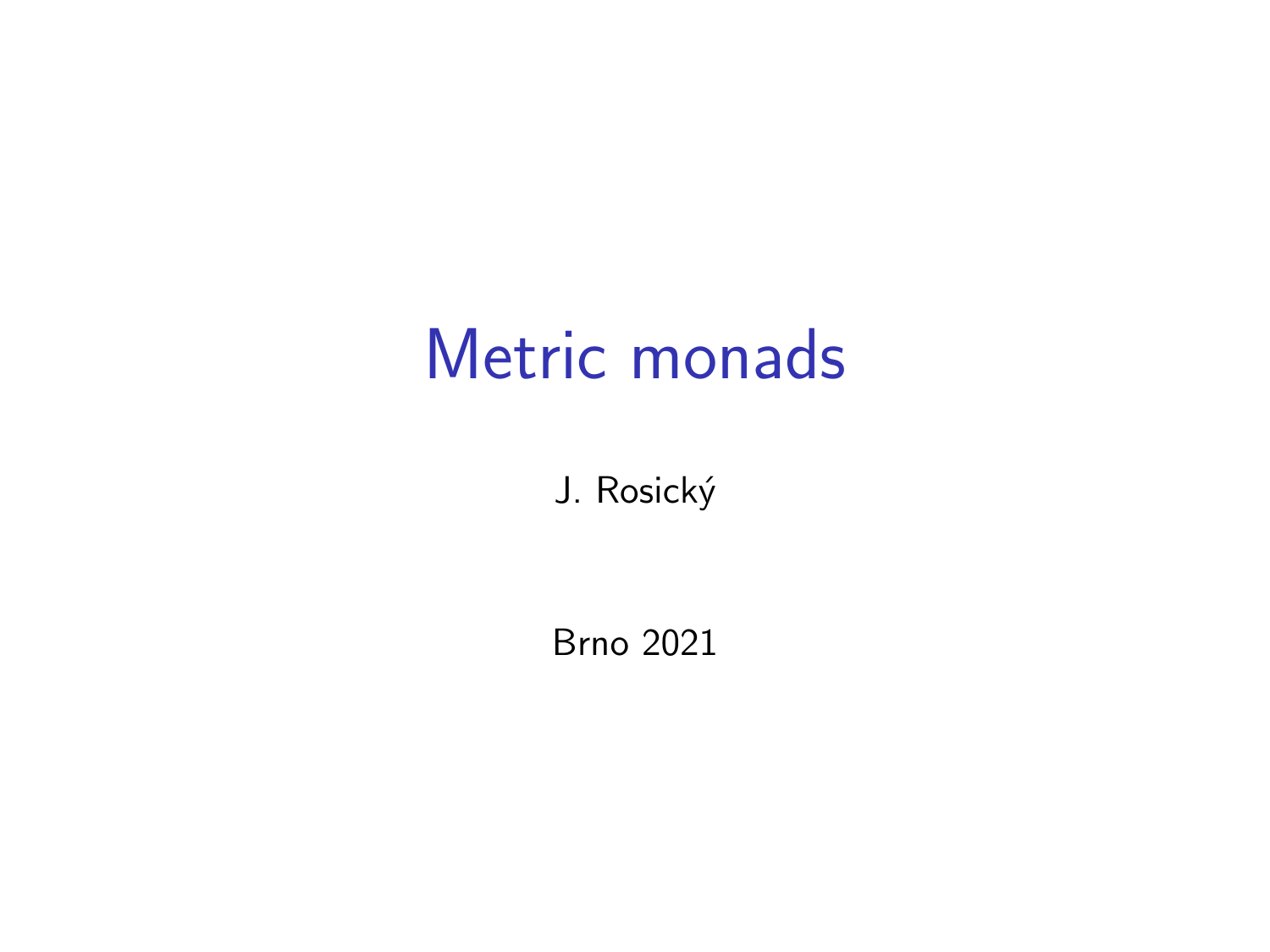Varieties of universal algebra  $(=$  categories algebras of Lawvere theories) correspond to finitary monads on  $\mathbf{Set}$  (= monads preserving filtered colimits) [Linton 1965].

Lawvere theories deal with  $(X, Y)$ -ary operations interpreted as mappings  $A^X \rightarrow A^Y$ ; they are Y-tuples of X-ary operations. [Linton 1969] showed that algebras for every monad on  $Set$  are described by equations between such operations. In particular,  $\lambda$ -ary monads (= monads preserving  $\lambda$ -filtered colimits) correspond to  $\lambda$ -ary equational theories (= X, Y are  $\lambda$ -presentable).

The reason is that  $(X, Y)$ -ary operations correspond to morphisms  $FY \rightarrow FX$  between free algebras and free algebras are dense in algebras.

Motivated by Linton, I introduced the following concept in 1977.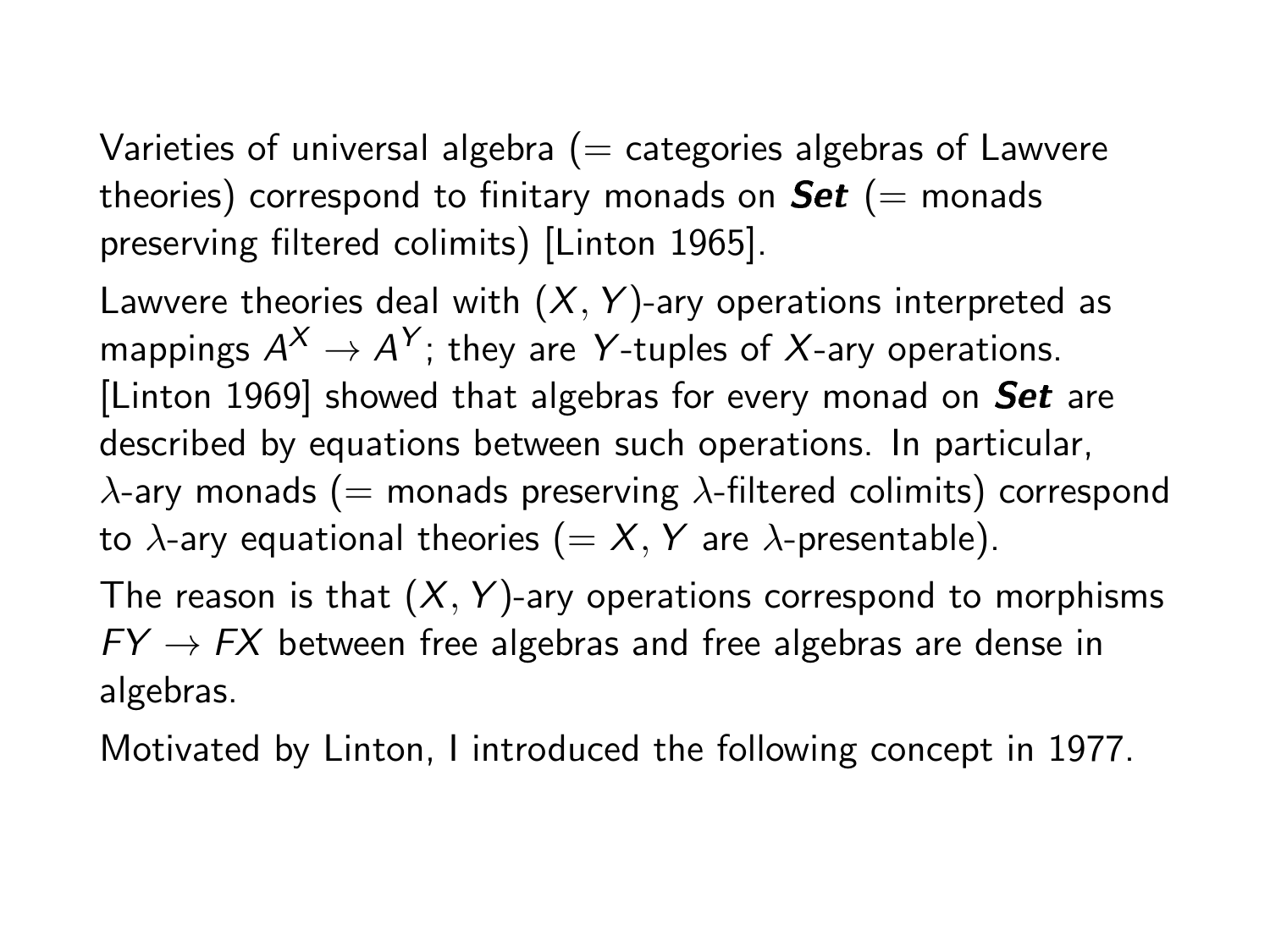Let K be a category. A type t over K is a class  $\Omega$  equipped with a mapping  $t:\Omega\to \mathsf{ob}(\mathcal{K})\times \mathsf{ob}(\mathcal{K})$  such that  $\Omega^{X,Y}=t^{-1}(X,Y)$  are sets for every  $X, Y \in ob(\mathcal{K})$ . Elements of  $\Omega^{X, Y}$  are called  $(X, Y)$ -ary operation symbols of type t.

Terms of type t are inductively defined as follows:

- 1. Every  $\omega \in \Omega$  is a  $t(\omega)$ -ary term,
- 2. Every morphism  $f: Y \to X$  of K determines an  $(X, Y)$ -ary term  $x_f$ ,
- 3. If p is an  $(X, Y)$ -ary term and q an  $(Y, Z)$ -ary term then qp is an  $(X, Z)$ -ary term,
- 4.  $x_{gf} = x_g x_f$ , and
- 5.  $(pq)r = p(qr)$ .

*Equations*  $p = q$  *of type t are pairs*  $(p, q)$  *of terms of type t. An* equational theory of type t is a class  $E$  of equations of type t.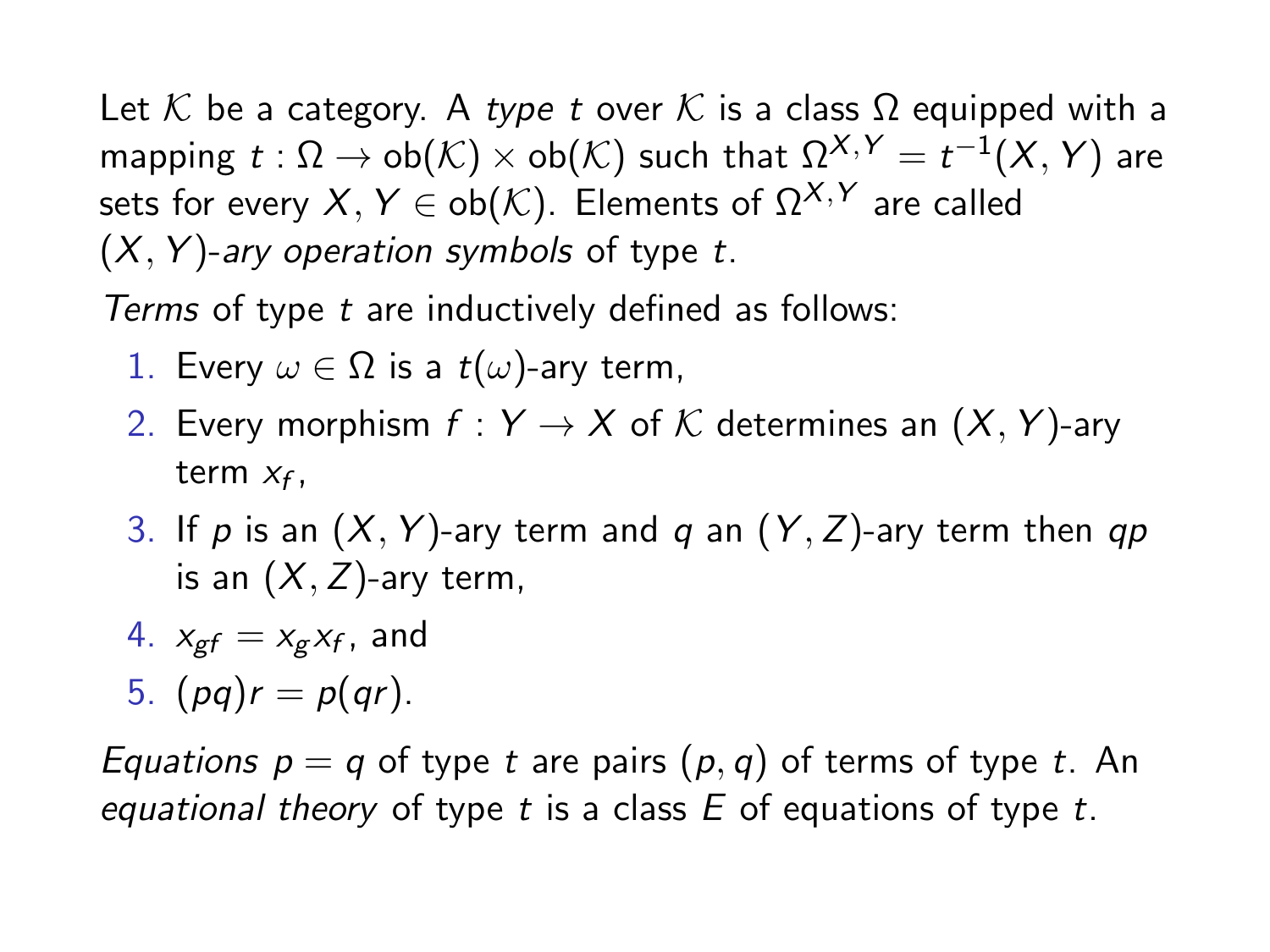In what follows, we will denote the set  $\mathcal{K}(X,A)$  as  $\mathcal{A}^X.$  Similarly,  $A^f = \mathcal{K}(f, A)$  and  $h^X = \mathcal{K}(X, h)$ .

An *algebra* of type t is an object A of K equipped with mappings  $\omega_\mathcal{A}: \mathcal{A}^\mathcal{X} \to \mathcal{A}^\mathcal{Y}$  for every  $(X, Y)$ -ary operation symbol  $\omega$  of  $t.$ Terms are interpreted in A as follows:

1.  $(x_f)_A = A^f$ , and

2.  $(qp)_A = q_A p_A$ .

An algebra A satisfies an equation  $p = q$  if  $p_A = q_A$ . It satisfies a theory  $E$  if it satisfies all equations of  $E$ .

A homomorphism  $h: A \rightarrow B$  of t-algebras are morphisms  $h: A \to B$  such that  $h^Y \omega_A = \omega_B h^X$  for every  $\omega \in \Omega^{X,Y}.$ 

 $\mathbf{Alg}(E)$  will denote the category of E-algebras and

 $U_F: \mathbf{Alg}(E) \to \mathcal{K}$  will be the forgetful functor.

My original definition of terms did not contain condition 5. But it does not change the interpretation of terms on algebras.

My equational theories and algebras coincide with pretheories and algebras in the sense of [Bourke, Garner 2019].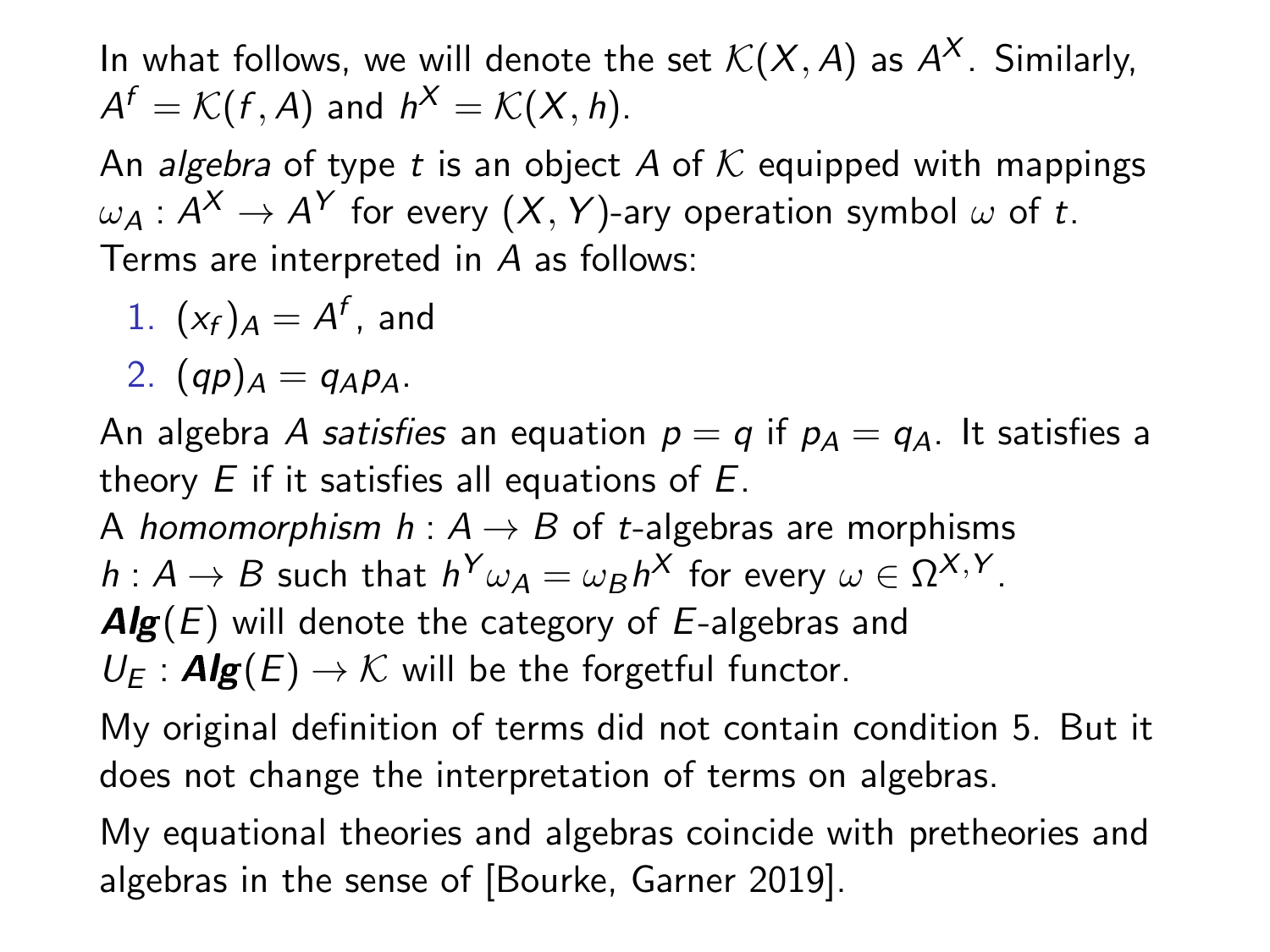Let  $U: \mathcal{A} \to \mathcal{K}$  be a faithful functor, i.e.,  $\mathcal{A}$  is concrete over  $\mathcal{K}$ . For  $X, Y \in ob(\mathcal{K})$ , let  $\Omega^{X, Y}$  consist of natural transformations  $U^X$  →  $U^Y$  where  $U^X = \mathcal{K}(X, U-)$ . Since Ω $(X, Y)$  do not need to be sets, the resulting "type" is not legitimate. Ignoring this, we get terms where  $x_f=U^f$  and  $\omega\omega'$  is the composition. This yields the "equational theory"  $E_U$  and the functor  $H_U : \mathcal{A} \to \mathbf{Alg}(E_U)$  such that  $H_U(A)$  is A equipped with components  $\omega_A$  as operations. Assume that U has a left adjoint  $F$ . Then natural transformations  $\omega: U^{\mathsf{X}}\to U^{\mathsf{Y}}$  correspond to natural transformations  $A(FX, -) \rightarrow A(FY, -)$  and thus to morphisms  $FY \rightarrow FX$ . Hence we get a type  $t_U$  and an equational theory  $E_U$ .

This is due to Linton and it goes back to [Lawvere 1963]. The fundamental result of Linton is that if U is monadic then the comparison functor  $H_U : \mathcal{K}^T \to \mathbf{Alg}(E_U)$  from the category of T-algebras is an equivalence. Moreover, given a  $T$ -algebra. elements  $a \in A^\mathcal{X}$  correspond to morphisms  $F\mathcal{X} \to A.$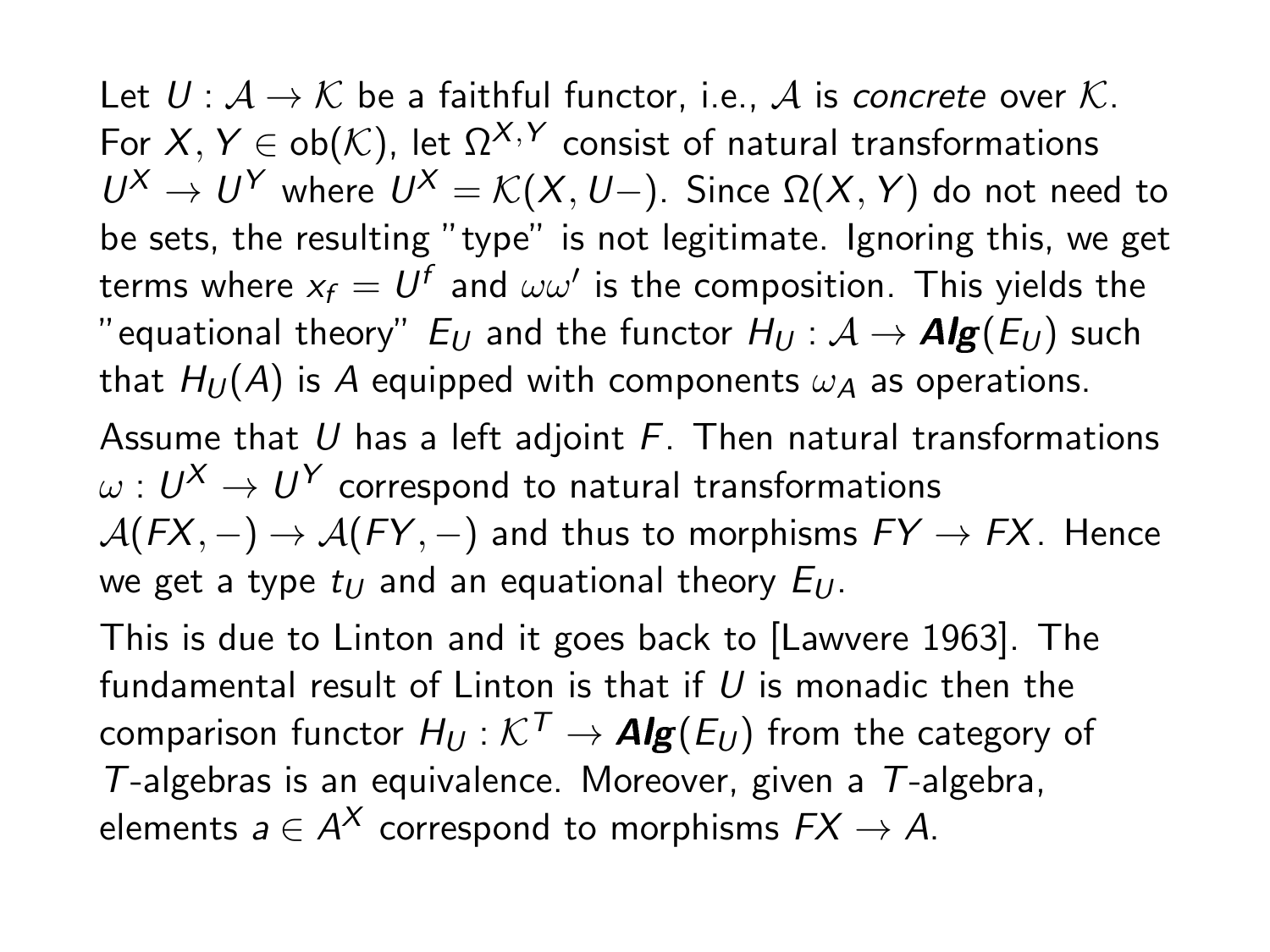Let K be a locally  $\lambda$ -presentable category. We say that a type t over K is  $\lambda$ -ary if all arities X and Y of its operation symbols are  $\lambda$ -presentable. A theory is  $\lambda$ -ary if its type is  $\lambda$ -ary. In the terminology of [Bourke, Garner], our  $\lambda$ -ary theories coincide with  $K_{\lambda}$ -pretheories where  $K_{\lambda}$  denotes the (representative) small full subcategory consisting of  $\lambda$ -presentable objects.

Following [Bourke, Garner],  $\lambda$ -ary monads on K correspond to  $\lambda$ -ary equational theories over K.

Let E be a  $\lambda$ -ary equational theory over a locally  $\lambda$ -presentable category K and  $A \subseteq K_{\lambda}$  be a dense subcategory consisting of (some)  $\lambda$ -presentable objects. Let  $E'$  be a subtheory of  $E$ consisting of  $(X, Y)$ -ary operations where  $Y \in \mathcal{A}$ . Then the reduct functor  $\textit{Alg}(E) \to \textit{Alg}(E')$  is an equivalence.

Let  $\lambda' < \lambda$ . We say that a type is  $(\lambda', \lambda)$ -ary if all arities  $X$  are  $\lambda'$ -presentable and all arites of its operation symbols Y are  $\lambda$ -presentable.

**Lemma 1.** Monads given by  $(\lambda', \lambda)$ -ary equational theories on a locally  $\lambda$ -presentable category preserve  $\lambda'$ -filtered colimits.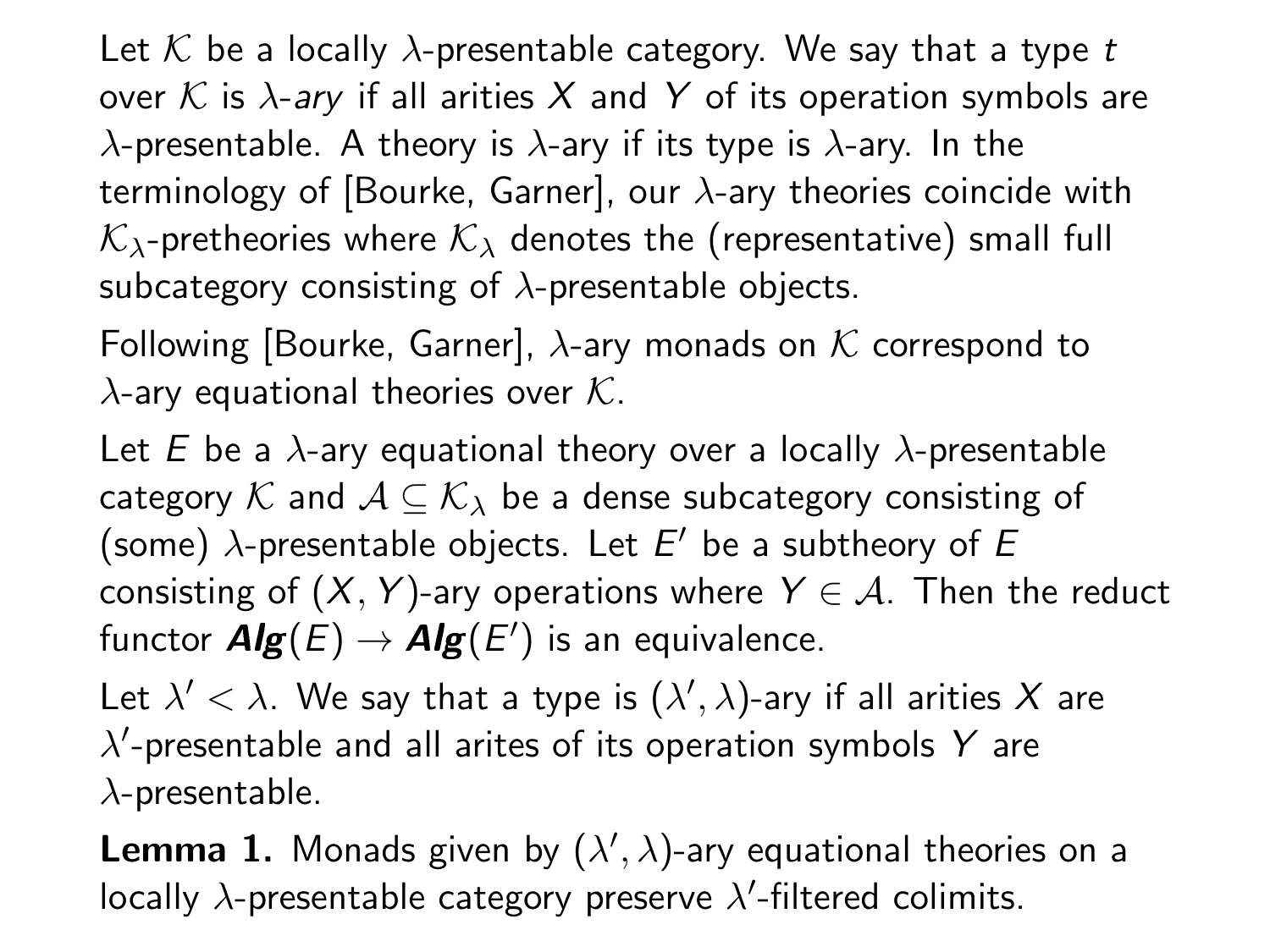The category **Pos** of posets and monotone mappings is locally finitely presentable. Hence finitary monads on **Pos** correspond to finitary equational theories. Since  $\{1,2\}$  is dense in **Pos**, it suffices to take only  $(X, 1)$  and  $(X, 2)$ -ary operations. The first are usual X-ary operations and the second express an inequation  $f \leq g$ between  $X$ -ary operations. Hence finitary monads on  $Pos$ correspond to finitary inequational theories, which was shown in [Adámek, Ford, Milius, Schröder 2020].

The category of simplicial sets is locally finitely presentable. Hence finitary monads on correspond to finitary equational theories. Since simplices  $\Delta_n$  are dense, it suffices to take only  $(X, \Delta_n)$ -ary operations.  $(X, \Delta_0)$ -ary operations are usual X-ary operation. An  $(X, \Delta_1)$ -ary operation expresses a homotopy between two X-ary operations because  $A^\mathsf{X}\to A^{\Delta_1}$  correspond to  $\Delta_1\times \mathcal{A}^{\mathcal{X}}\rightarrow \mathcal{A}$ . For instance, we capture homotopy monoids where associativity is only up to homotopy.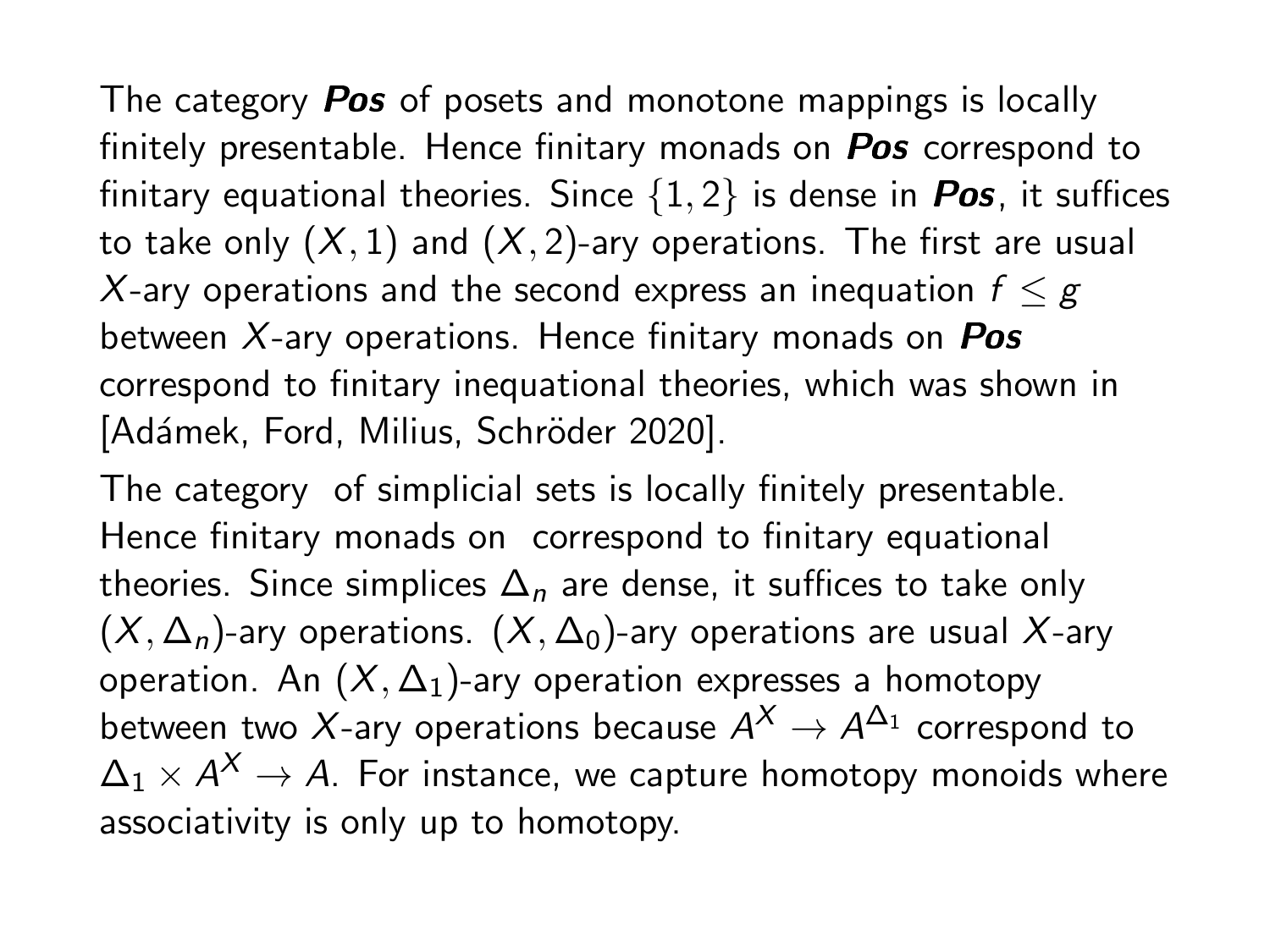The category Met of (generalized) metric spaces (distances  $\infty$  are allowed) and non-expanding maps is locally  $\aleph_1$ -presentable.  $\aleph_1$ -presentable metric spaces are precisely those having cardinality  $\langle \xi \rangle$  =  $\chi_0$ . Hence  $\chi_1$ -ary monads on correspond to  $\chi_1$ -ary equational theories. 1,  $2_{\varepsilon}$  are dense where  $2_{\varepsilon}$  has two points with distance  $\varepsilon$ . An  $(X, 2\varepsilon)$ -ary operation expresses that two X-ary operations have distance  $\leq \varepsilon$ . Thus they give "metric equations"  $f = \varepsilon g$  used in [Weawer 1995].

However, **Met** is isometry-locally finitely generated in the sense of [Di Liberti, JR 2020]. A metric space is finitely generated w.r.t. isometries iff it is finite.

Let K be a M-locally  $\lambda$ -generated category. We say that a type t over K is  $\lambda$ -ary if all arities X and Y of its operation symbols are  $\lambda$ -generated w.r.t.  $M$ .

Every M-locally  $\lambda$ -generated category is locally  $\mu$ -presentable for some  $\mu \geq \lambda$ .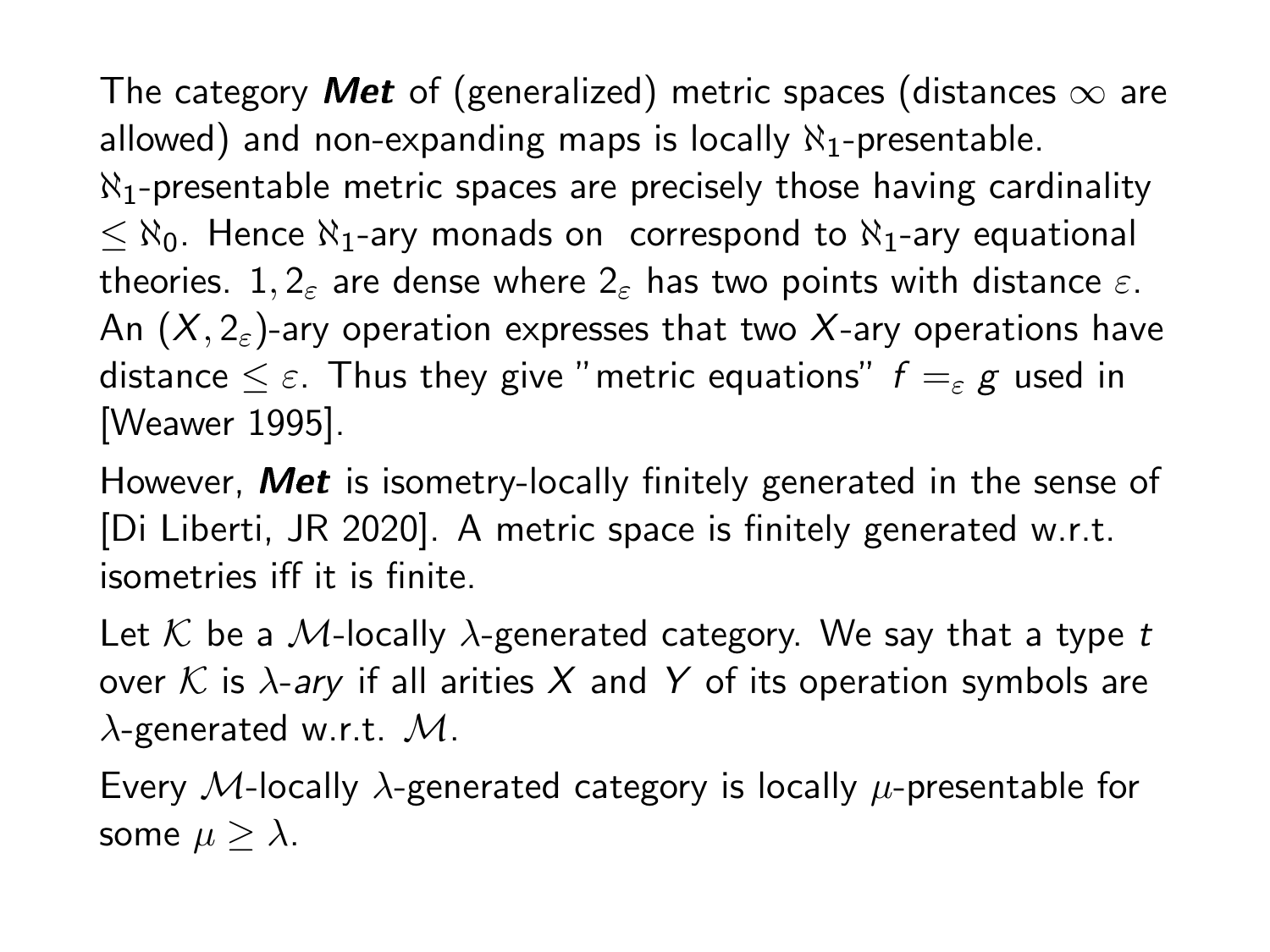**Theorem 1.** Let K be M-locally  $\lambda$ -generated and locally  $\mu$ -presentable for  $\lambda \leq \mu$ . Let E be a  $\lambda$ -ary equational theory over K. Then  $\mathbf{Alg}(E)$  monadic and the induced monad  $\mathcal{T}_F$  is  $\mu$ -ary and sends  $\lambda$ -directed colimits of M-morphisms to  $\lambda$ -directed colimits. But  $T_F$  does not need to preserve M-morphisms.

**Theorem 2.** Let K be M-locally  $\lambda$ -generated and locally  $\mu$ -presentable for  $\lambda \leq \mu$ . Let T be a  $\mu$ -ary monad on K preserving  $M$ -morphisms and  $\lambda$ -directed colimits of  $M$ -morphisms. Then there is a  $\lambda$ -ary equational theory E such that  $\mathcal{K}^T$  and  $\mathbf{Alg}(E)$  are equivalent (as concrete categories over  $K$ ).

Finitary equational theories over  $Met$  are precisely those whose operations have finite metric spaces as arities. The corresponding monads preserve  $\aleph_1$ -directed colimits and send directed colimits of isometries to directed colimits. Conversely, if a monad preserves  $N_1$ -directed colimits, isometries and sends directed colimits of isometries to directed colimits then it is given by a finitary equational theory. But monads given by finitary equational theories do not need to preserve isometries.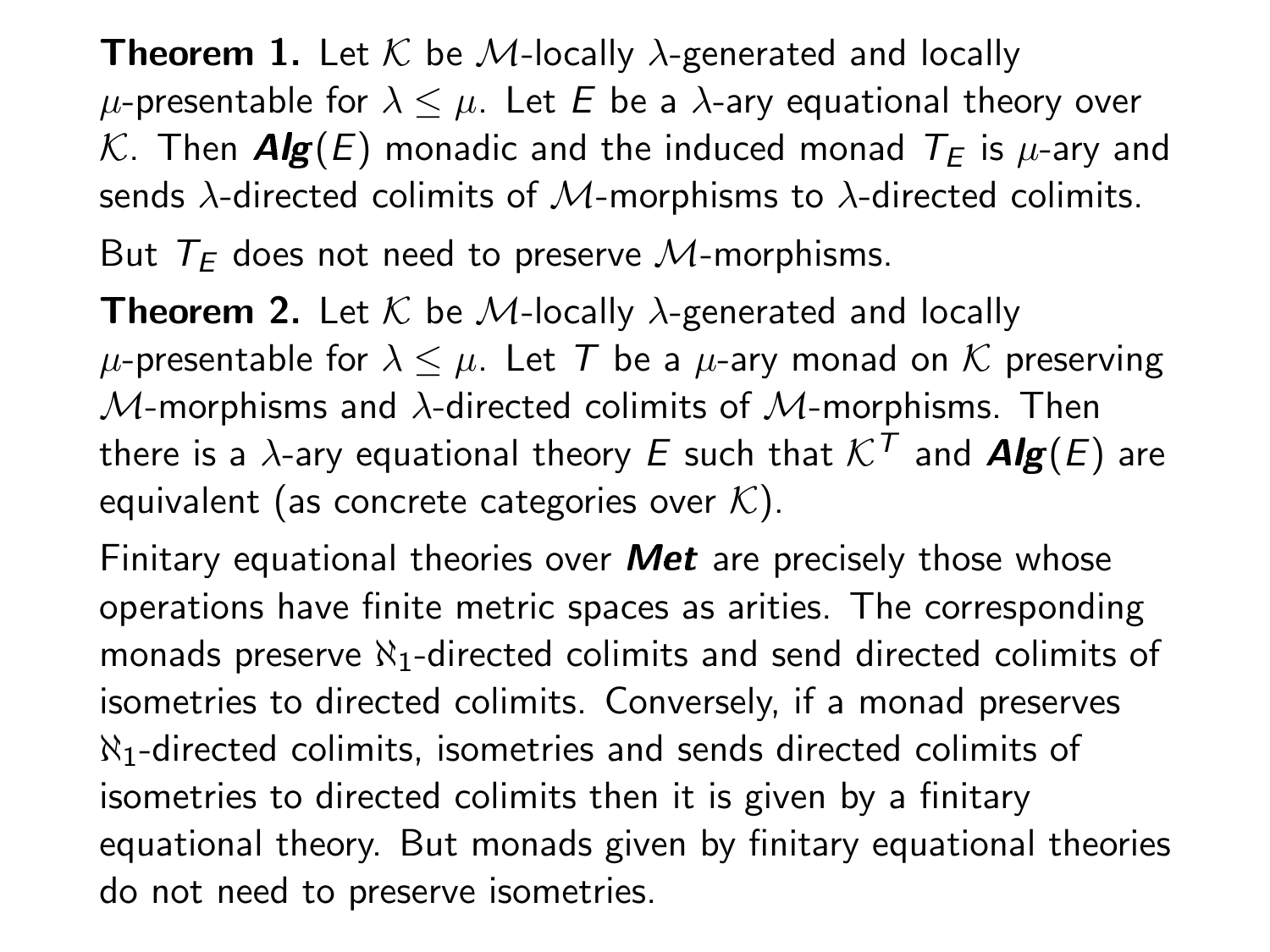Every finite discrete metric space  $(=$  distinct points have distance  $\infty$ ) is perfectly presentable, i.e., its hom-functor preserves sifted colimits  $(=$  filtered colimits and reflexive coequalizers). Hence monads for metric algebras of [Weawer] preserve sifted colimits. This property has every monad induced by an operad on **Met**. Recall that Met is symmetric monoidal closed category where  $A \otimes B$  is  $A \times B$  with the +-metric making the distance

 $d((x, y), (x', y'))$  equal to  $d(x, x') + d(y, y')$ . For instance, the monad for monoids where the monoid operation is

 $\cdot : M \otimes M \rightarrow M$ .

Similarly, the monad for generalized normed spaces which are monoids in Met equipped with unary operations  $c \cdot -$ ,  $|c| \leq 1$ .  $\|x + y\| \le \|x\| + \|y\|$  follows from + being nonexpanding.

It does not seem that these monads are given by finitary equational theories.

The unit ball functor  $Ban \rightarrow Met$  is monadic where  $Ban$  is the category of Banach spaces and linear maps of norm  $\leq 1$  (see [JR 2020]. The correspoding monad preserves  $\aleph_1$ -filtered colimits but it does not send directed colimits of isometries to directed colimits.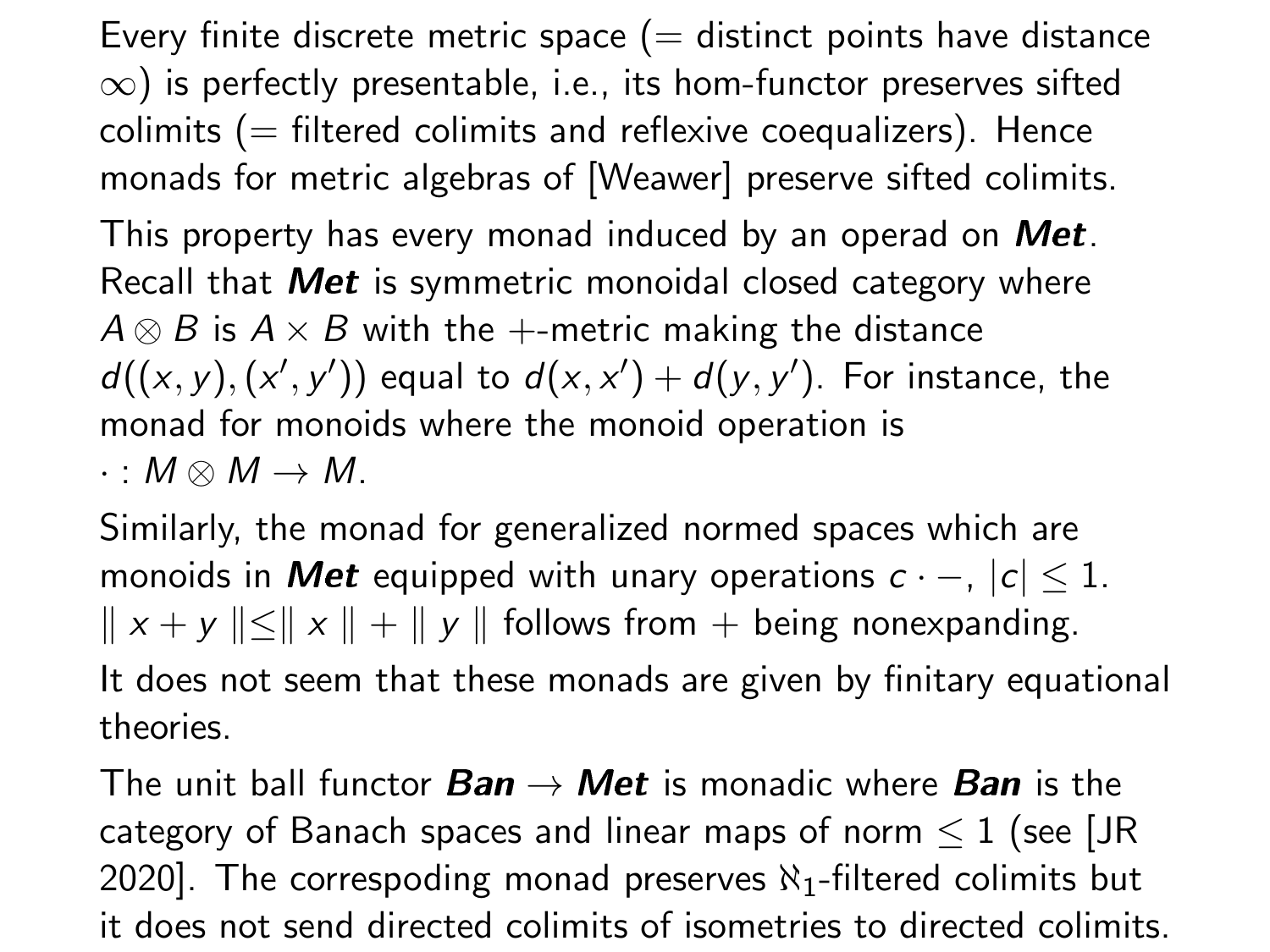Everything can be made enriched. Given a symmetric monoidal closed category V and a V-category K, we denote the V-object  $\mathcal{K}(X,A)$  as  $A^X.$ 

We can immediately define enriched equational theory and they correspond to enriched pretheories of [Bourke, Garner]. If  $V$  is locally  $\lambda$ -presentable as a closed category and K is locally  $\lambda$ -presentable V-category then [Bourke, Garner] showed that enriched  $\lambda$ -ary equational theories over K correspond to enriched  $\lambda$ -ary monads on  $K$ .

[Linton 1966] was made enriched in [Dubuc 1970]. [Power 1999] made enriched [Linton 1965] by showing that enriched finitary monads on a symmetric monoidal closed locally finitely presentable (as a closed category)  $V$  correspond to enriched Lawvere theories over  $V$  where finite products are replaced by finite cotensors. [Nishizawa, Power 2009] did the same for a locally finitely presentable V-category  $K$  but their Lawvere theories were uncomfortable. Finally, [Bourke, Garner 2019] made the final step.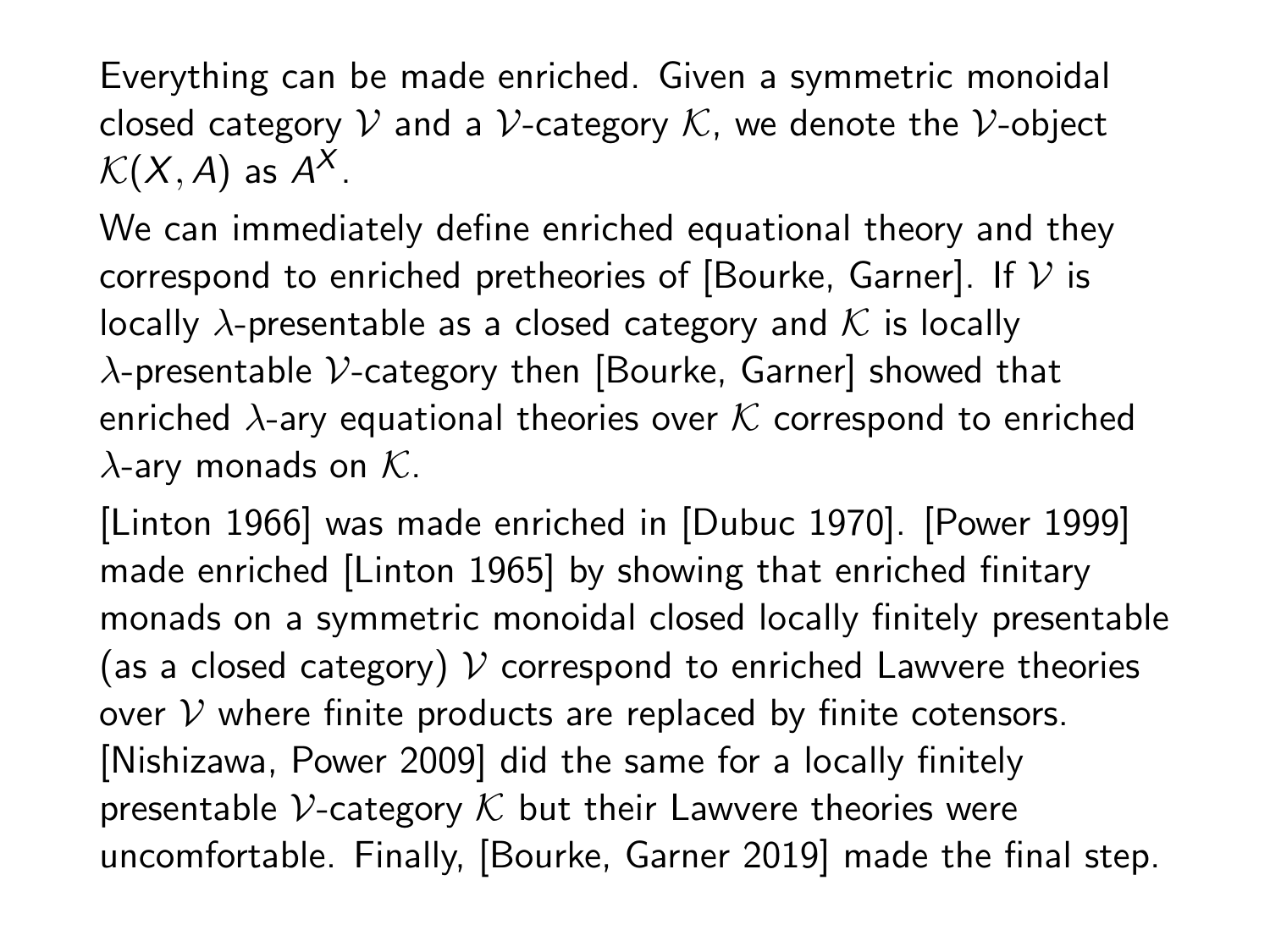For an enriched equational theory over  $\textit{Pos}$  operations  $A^X \rightarrow A^Y$ are monotone. Hence enriched finitary theories over Pos correspond to inequational theories for coherent algebras from [Adámek, Ford, Milius, Schröder 2020]. Hence we get their result that they correspond to enriched finitary monads on Pos.

For an enriched equational theory over  $\bm{\mathit{Met}}$  operations  $A^X\to A^Y$ are nonexpanding. The special case when arities  $X$  are finite discrete and arities Y are finite correspond to finitary unconditional equational theories for quantitative algebras from [Mardare, Panangaden, Plotkin 2017].

Met is isometry-locally finitely generated as a closed category. This means that it is an enriched isometry-locally finitely generated (see [Di Liberti, JR]) with the tensor unit 1 finitely generated w.r.t. isometries and with the tensor product of two objects finitely generated w.r.t. isometries being finitely generated w.r.t. isometries.

Theorems 1 and 2 can be made enriched and we get connections between finitary enriched monads on **Met** and finitary enriched equational theories over Met.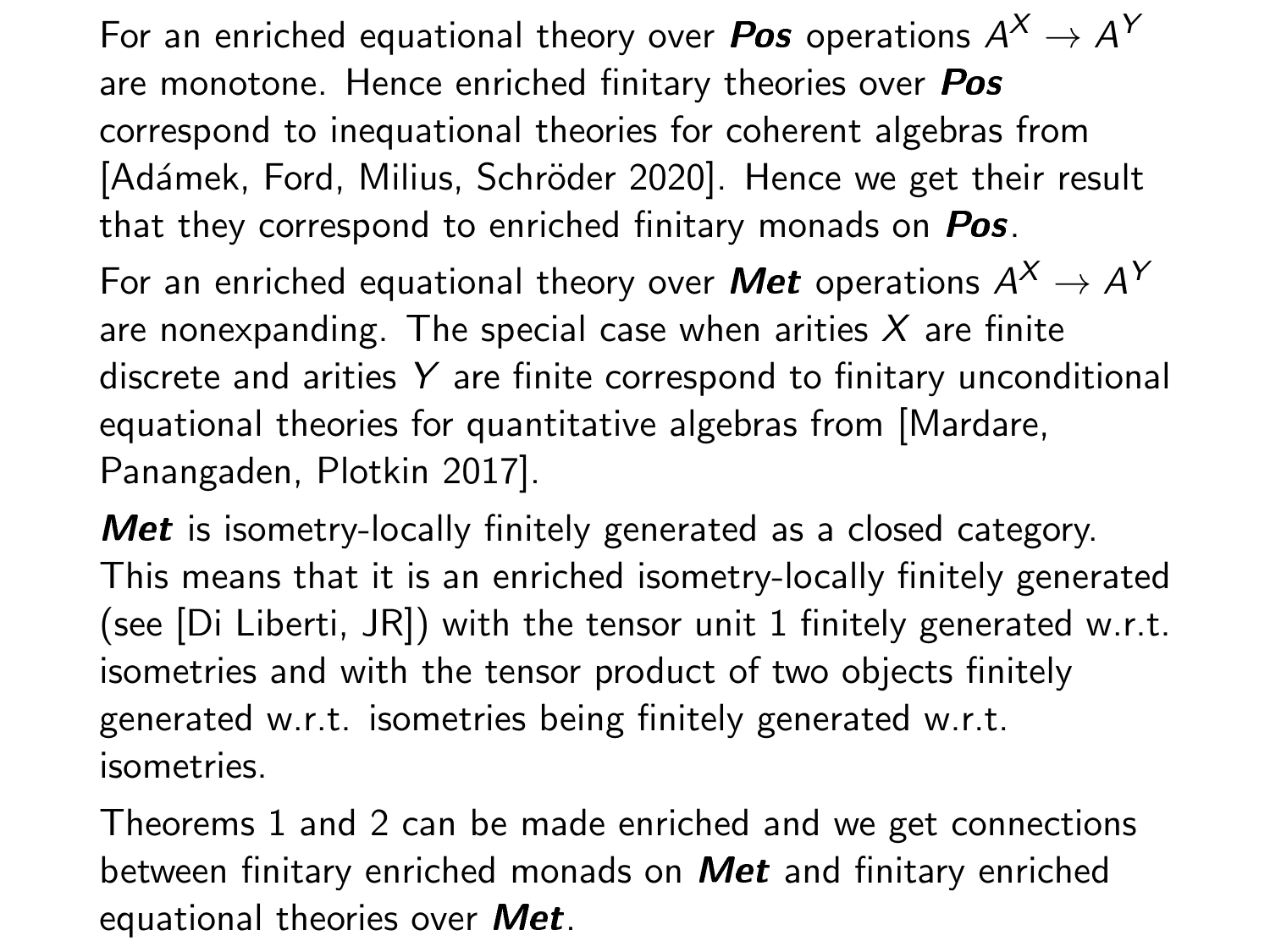Sifted colimits are those which commute in Set with finite products. Similarly, they are those which commute with finite products in Met. This follows from the fact that discrete metric spaces form a coreflective full subcategory of **Met** closed under products. But they do not form an enriched coreflective subcategory. Hence **Met** might contain other weighted colimits commuting with finite products.

This happens in **Pos** where finite products commute with reflexive coinserters (see [Bourke 2010]). Every finite poset can be obtained from finite discrete posets by means of reflexive coinserters and hom-functors  $Pos(A, -) : Pos \rightarrow Pos$  of finite discrete posets A preserve reflexive coinserters. An argument analogous to Lemma 1 implies that enriched monads given by enriched finitary equational theories over **Pos** given by  $(X, Y)$ -ary operations with X discrete preserves not only filtered colimits but also reflexive coinserters. This is shown in [Adámek, Dostál, Velebil 2020] where, moreover, there is proved the converse. This can be also shown using  $(X, Y)$ -ary operations.